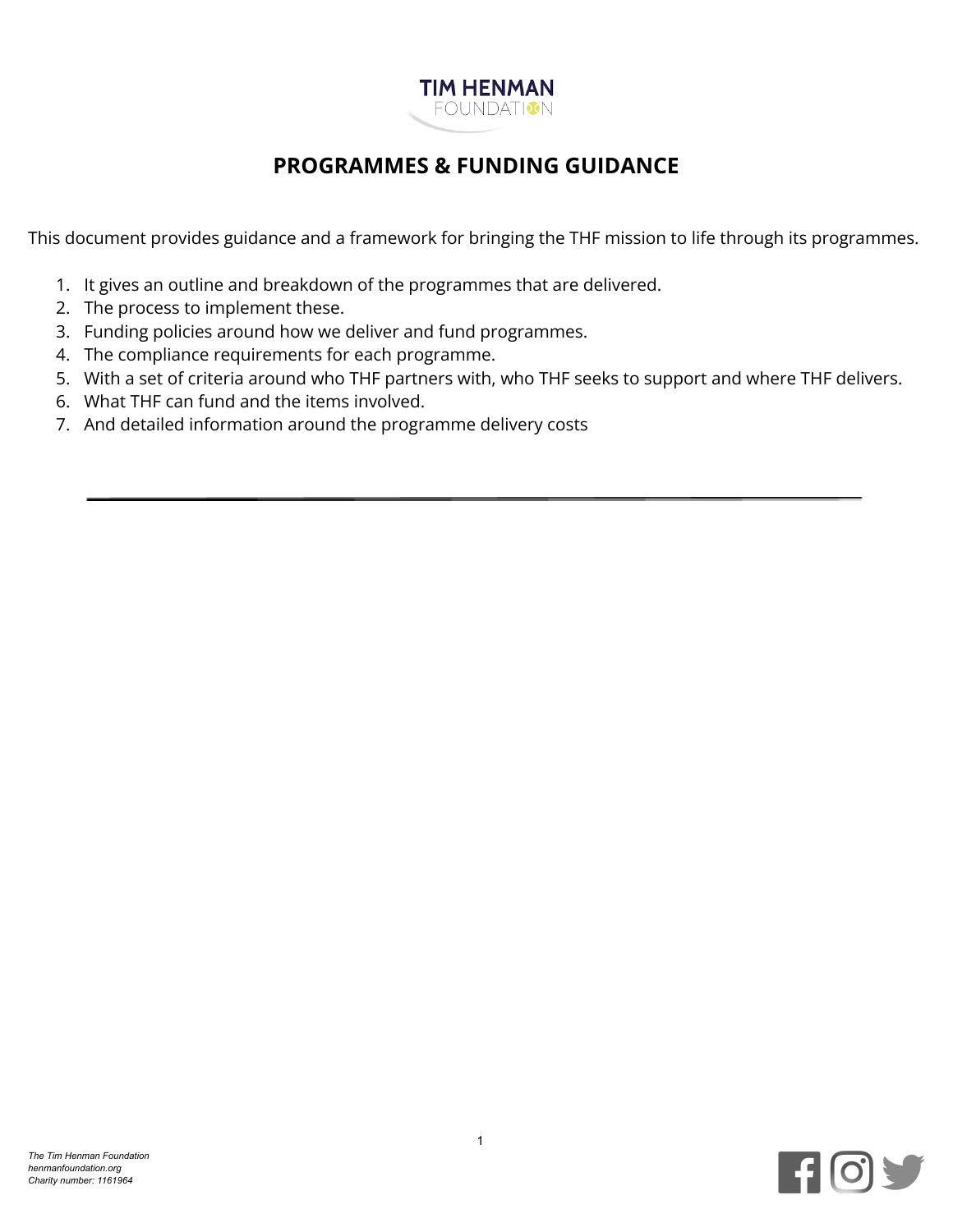

## **1. THF PROGRAMMES**

#### **PARTNER PROGRAMMES**

#### **Activity-based sports programmes delivered directly to areas of deprivation with community-led partners creating regular opportunities to participate and progress.**

|            | THF   Community Activity<br>Programmes | Creating sustainable activity for young people so they can experience the benefits of sport.<br>Providing coaching delivery, associated equipment, teacher/coach training, progression into further opportunities.<br>Within state schools and community settings.                                           |
|------------|----------------------------------------|--------------------------------------------------------------------------------------------------------------------------------------------------------------------------------------------------------------------------------------------------------------------------------------------------------------|
| <b>PPS</b> | Group Advancement<br>Programmes        | Supporting groups of young people who wish to advance but need funding for extra training &<br>coaching, helping to increase work and provide qualifications for the delivering coaches and as an<br>additional benefit working to help the host partner become more sustainable.<br>Within clubs/academies. |

#### **BESPOKE PROGRAMMES**

**Offering specific and specialist support for deserving and in need young people.**

| <b>THF</b> | Scholarships                         | Providing a first class education at Reed's School for young people at risk.                                                                                                                                                                    |
|------------|--------------------------------------|-------------------------------------------------------------------------------------------------------------------------------------------------------------------------------------------------------------------------------------------------|
| THF        | Opportunity Fund                     | Funding sporting and educational opportunities for young people to help them thrive.<br>Within state schools targeting students on FSM/PP/SEND/in care.                                                                                         |
| <b>PPS</b> | Individual Advancement<br>Programmes | Support for aspiring athletes who have a positive attitude and winning mindset but need extra<br>support to overcome barriers and progress to an elite/professional level.<br>Recommendations from PPS-GAP, referrals from other organisations. |
| <b>PPS</b> | Career Path<br>Programmes            | Training and educational opportunities to support a pathway to employability.<br>Referrals from partners targeting those who need an opportunity to progress their career path.                                                                 |

#### **SPECIAL NEEDS PROGRAMMES**

**Providing collaborative & meaningful funding to specialist partners who are supporting profoundly disabled & life limited youngsters.**

| <b>THF</b>                              | <b>Special Grants</b>            | Providing greater financial support for areas of need within hospices and special schools.                                                                                                                                                                                                                                                                 |
|-----------------------------------------|----------------------------------|------------------------------------------------------------------------------------------------------------------------------------------------------------------------------------------------------------------------------------------------------------------------------------------------------------------------------------------------------------|
| <b>THF</b>                              | Inclusive Activity<br>Programmes | Creating programmes to allow SEND students to experience sport in a way they deserve to.<br>Providing specialist coach delivery, teacher/coach training in alternative sports provision, access to<br>equipment and opportunities to come together and take part / compete in an accessible way.<br>With SEND units within state schools, special schools. |
| <b>ADDITIONAL PROVISION: MENTORSHIP</b> |                                  |                                                                                                                                                                                                                                                                                                                                                            |
| Mentorship workshops                    |                                  | Enhancing experiences and education on areas in/around mental health.                                                                                                                                                                                                                                                                                      |
| Individual mentoring                    |                                  | Positive guidance to those we support.                                                                                                                                                                                                                                                                                                                     |
| <b>OTHER</b>                            |                                  |                                                                                                                                                                                                                                                                                                                                                            |
| <b>THF</b>                              | <b>Facility Funding Projects</b> | Funding for capital projects to improve facilities for vulnerable and disadvantaged young people.                                                                                                                                                                                                                                                          |

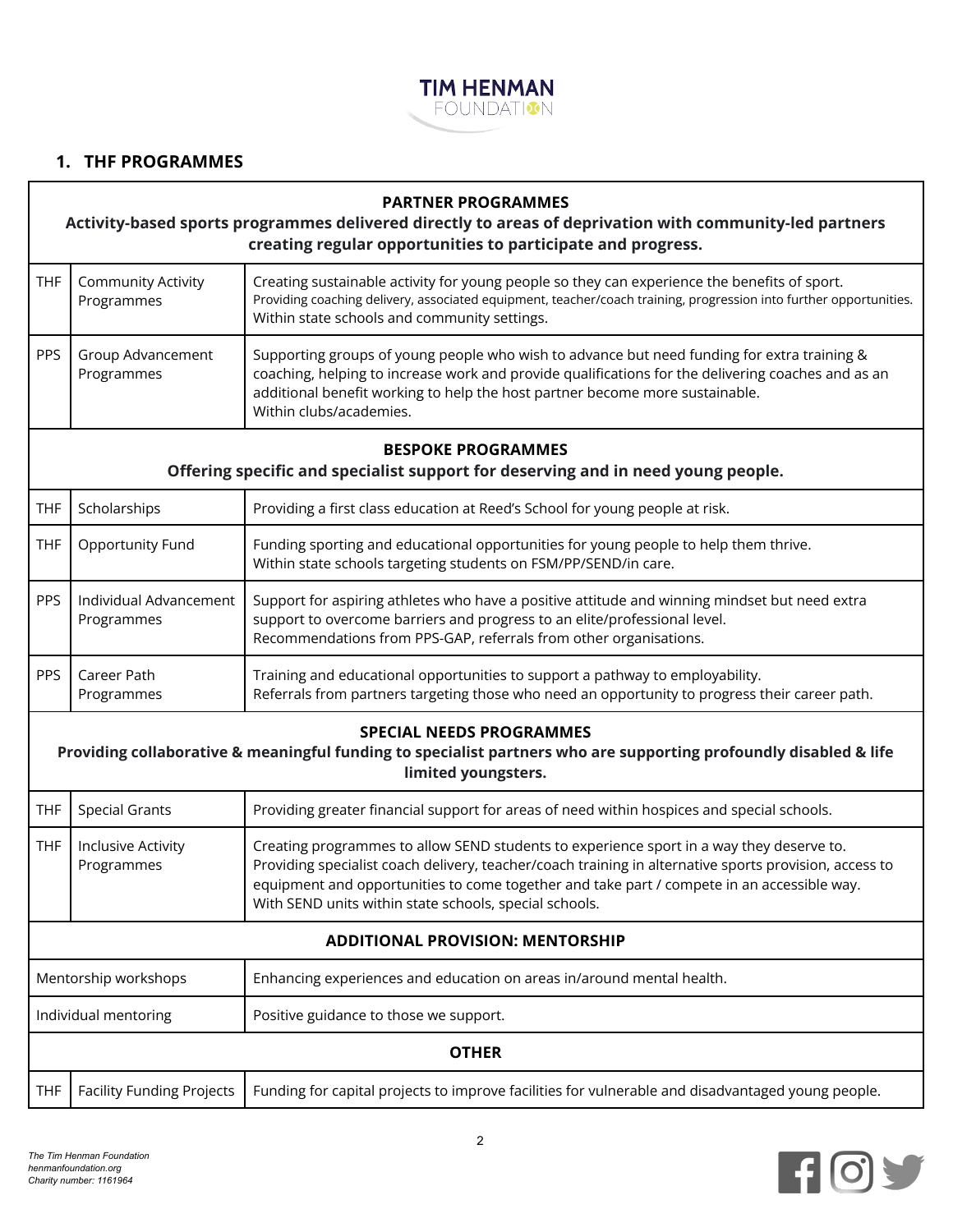

### **2. PROGRAMMES PROCESS**

| September                        | <b>YEAR-START</b><br>Programmes continue from previous year -> renewal agreement and onboarding<br>Or, new proposed programmes start -> programme agreements in place and onboarding    |                                                                                                                                                                     |
|----------------------------------|-----------------------------------------------------------------------------------------------------------------------------------------------------------------------------------------|---------------------------------------------------------------------------------------------------------------------------------------------------------------------|
| <b>November</b>                  | <b>CEO</b><br>Programme updates<br>- Meetings with programme point-person                                                                                                               |                                                                                                                                                                     |
| <b>December</b>                  | <b>CEO</b>                                                                                                                                                                              | Programme proposal preparation                                                                                                                                      |
| January                          | <b>CEO</b>                                                                                                                                                                              | Programme reviews:<br>- Meetings with programme point-person, - Feedback forms, - Input into Impact Measurement (M&E)<br>database                                   |
| <b>February</b>                  | Programme planning based on:<br><b>Trustees</b><br>- Budget, - Existing programmes reviews (continue / intervene / stop), - Programme proposals (start<br>new)                          |                                                                                                                                                                     |
| <b>March</b>                     | <b>6-MONTH POINT</b><br>Programmes continue from previous year -> renewal agreement and onboarding<br>Or, new proposed programmes start -> programme agreements in place and onboarding |                                                                                                                                                                     |
| May                              | <b>CEO</b>                                                                                                                                                                              | Programme updates:<br>- Meetings with programme point-person                                                                                                        |
| June                             |                                                                                                                                                                                         | Programme proposal preparation                                                                                                                                      |
| July                             | <b>CEO</b>                                                                                                                                                                              | Programme reviews:<br>- Meetings with programme point-person, - Feedback forms, - Input into Impact Measurement (M&E)<br>database                                   |
| <b>August</b>                    | <b>Trustees</b>                                                                                                                                                                         | Programme planning based on:<br>- Budget, - Existing programmes reviews (continue / intervene / stop), - Programme proposals (start<br>new)                         |
| <b>April - July</b><br>Oct - Feb | <b>CEO</b>                                                                                                                                                                              | Meet potential partners, design potential programmes for proposals.<br>Deal with partner/programme enquiries<br>Ref: Partner Database, expression of interest form. |

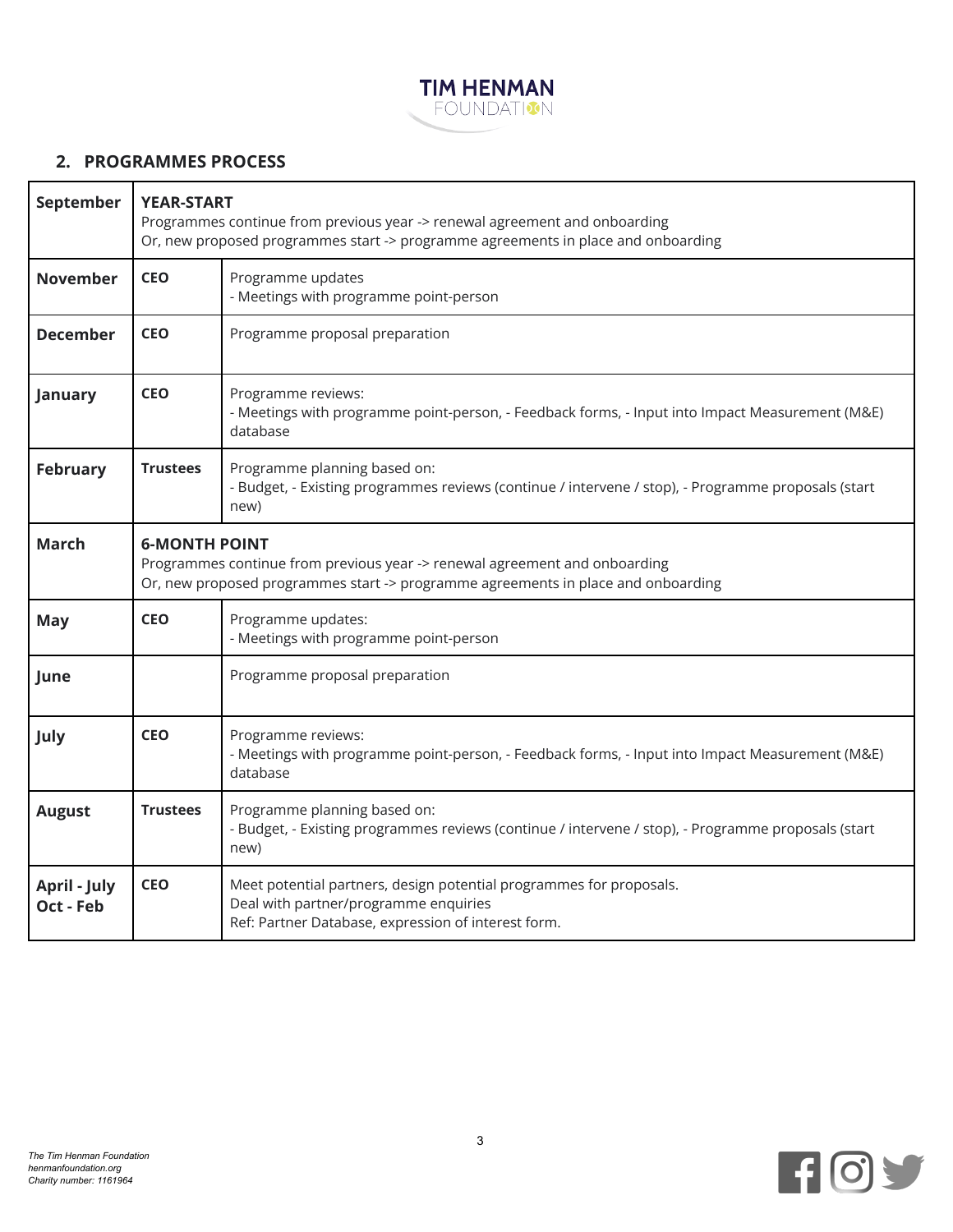

## **3. FUNDING POLICIES**

- Programmes (and associated funding) are reviewed by trustees at two points in the year (February and August):
	- Programmes/funding will continue if fundraising and budget allows, and Impact & Engagement score is between 3-5 out of 5.
	- Programmes/funding will stop or pause for intervention if Impact & Engagement score is between 1-2 out of 5 (or if circumstances mean that the THF budget does not allow)
- THF will make payments against itemised invoices and on agreed items of spend, which are stated in a Programmes Agreement.

Must include reasonable supporting information, receipts, proof of purchase.

And will only pay-out on costs that are incurred, not on items that aren't provided (i.e. due to unforeseen weather or Covid-19).

- All payments to be paid in the financial year that they relate to, where possible (year-end 31/08).
- THF will make payments retrospectively to the costs incurred and the programme being delivered. In certain circumstances, we can make payments in advance - to a maximum of 3 months.
- The amount, allocation and payment of any Financial Support, is in every case, determined and managed by THF in its sole discretion, acting reasonably.

# **4. COMPLIANCE**

- Every programme has a 'Programme Agreement' in place.
- This is a commitment to deliver the described programme.
- Outlining conditions, time periods and associated funding, how it will be paid referring to funding policies above.
- It also covers obligations for each party involved.
- This includes requirements for deliverers/coaches regarding qualifications, training and checks.
- Proof of these requirements need to be made available to THF on request.
- If a programme continues, a 'Programme renewal' email is sent.
- Outlining any changes to the original agreement.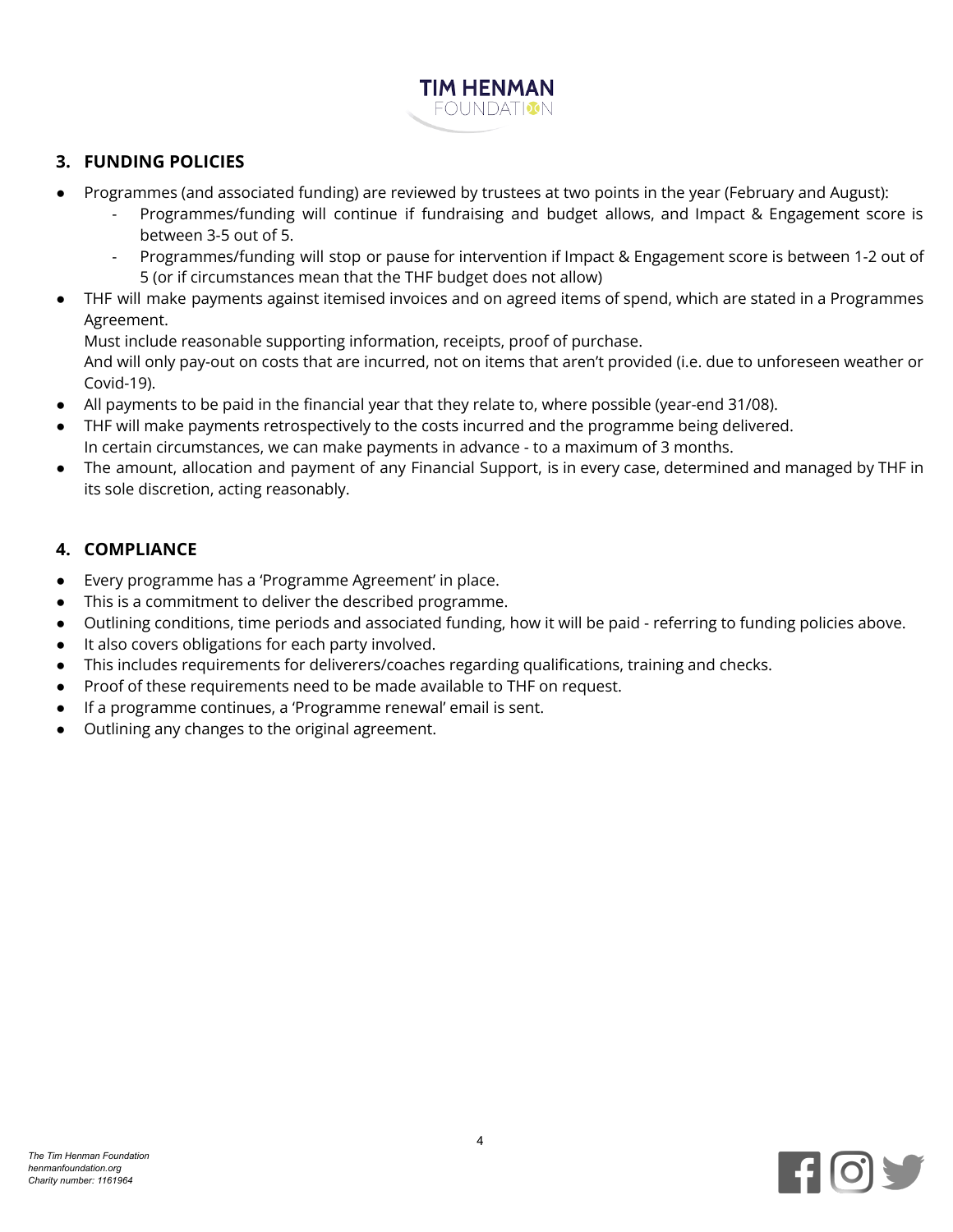

| 5. CRITERIA                                                                                                                                                                                                                                                                                                                                                                                                                                                                      |                                                                                                                                                                                                                                                                                                                                                                                                                                                                                                                                                                                                                                                                                                                                                                    |                                                                                                                                                                                     |  |
|----------------------------------------------------------------------------------------------------------------------------------------------------------------------------------------------------------------------------------------------------------------------------------------------------------------------------------------------------------------------------------------------------------------------------------------------------------------------------------|--------------------------------------------------------------------------------------------------------------------------------------------------------------------------------------------------------------------------------------------------------------------------------------------------------------------------------------------------------------------------------------------------------------------------------------------------------------------------------------------------------------------------------------------------------------------------------------------------------------------------------------------------------------------------------------------------------------------------------------------------------------------|-------------------------------------------------------------------------------------------------------------------------------------------------------------------------------------|--|
| Charity trustees must 'have regard' to the Charity Commission's 'public benefit requirement'.<br>https://www.gov.uk/guidance/public-benefit-rules-for-charities<br>Programmes are delivered directly with partners and directly to the beneficiaries.                                                                                                                                                                                                                            |                                                                                                                                                                                                                                                                                                                                                                                                                                                                                                                                                                                                                                                                                                                                                                    |                                                                                                                                                                                     |  |
| <b>PARTNER PROGRAMMES</b>                                                                                                                                                                                                                                                                                                                                                                                                                                                        | <b>BESPOKE PROGRAMMES</b>                                                                                                                                                                                                                                                                                                                                                                                                                                                                                                                                                                                                                                                                                                                                          | <b>SPECIAL NEEDS PROGRAMMES</b>                                                                                                                                                     |  |
| Programmes delivered with:<br>Schools who have Free School Meal<br>rates above the National average<br>(19.7% in October 2020).<br>Community-led organisations that<br>$\bullet$<br>are in the:<br>- Bottom 20% most deprived local<br>areas.<br>- Or, the bottom 25% most deprived<br>local authorities.<br>Can demonstrate a financial need.<br>Coaches and mentors who THF<br>consider to be 'role models' and will<br>positively influence the participants<br>holistically. | Measures for students in school:<br>Receiving free school meals (FSM).<br>Pupil premium (PP)<br>Special educational needs &<br>$\bullet$<br>disabilities (SEND).<br>Those in care.<br>Those on Educational, Health & Care<br>Plans (EHCP).<br>In other circumstances, young people can be:<br>Recommended by:<br>$\bullet$<br>The point-person on a Partner<br>Programme or;<br>Referred by another organisation.<br>A case for support is built on whether they:<br>Deserve support:<br>$\bullet$<br>Through behaviours, attitudes,<br>actions.<br>Need support:<br>Vulnerable - marginalised, Single/no<br>parent upbringing, special/complex<br>needs, disabled.<br>Disadvantaged - socio-economic<br>hardship, deprived of opportunity,<br>marginalised group. | Partner/unit is dedicated to<br>supporting profoundly<br>disabled and life limited<br>youngsters.<br>The partner/unit can<br>demonstrate:<br>- Financial need<br>- Gap in provision |  |
| * Using the Index of Multiple Deprivation (IMD) measure.                                                                                                                                                                                                                                                                                                                                                                                                                         |                                                                                                                                                                                                                                                                                                                                                                                                                                                                                                                                                                                                                                                                                                                                                                    |                                                                                                                                                                                     |  |



h